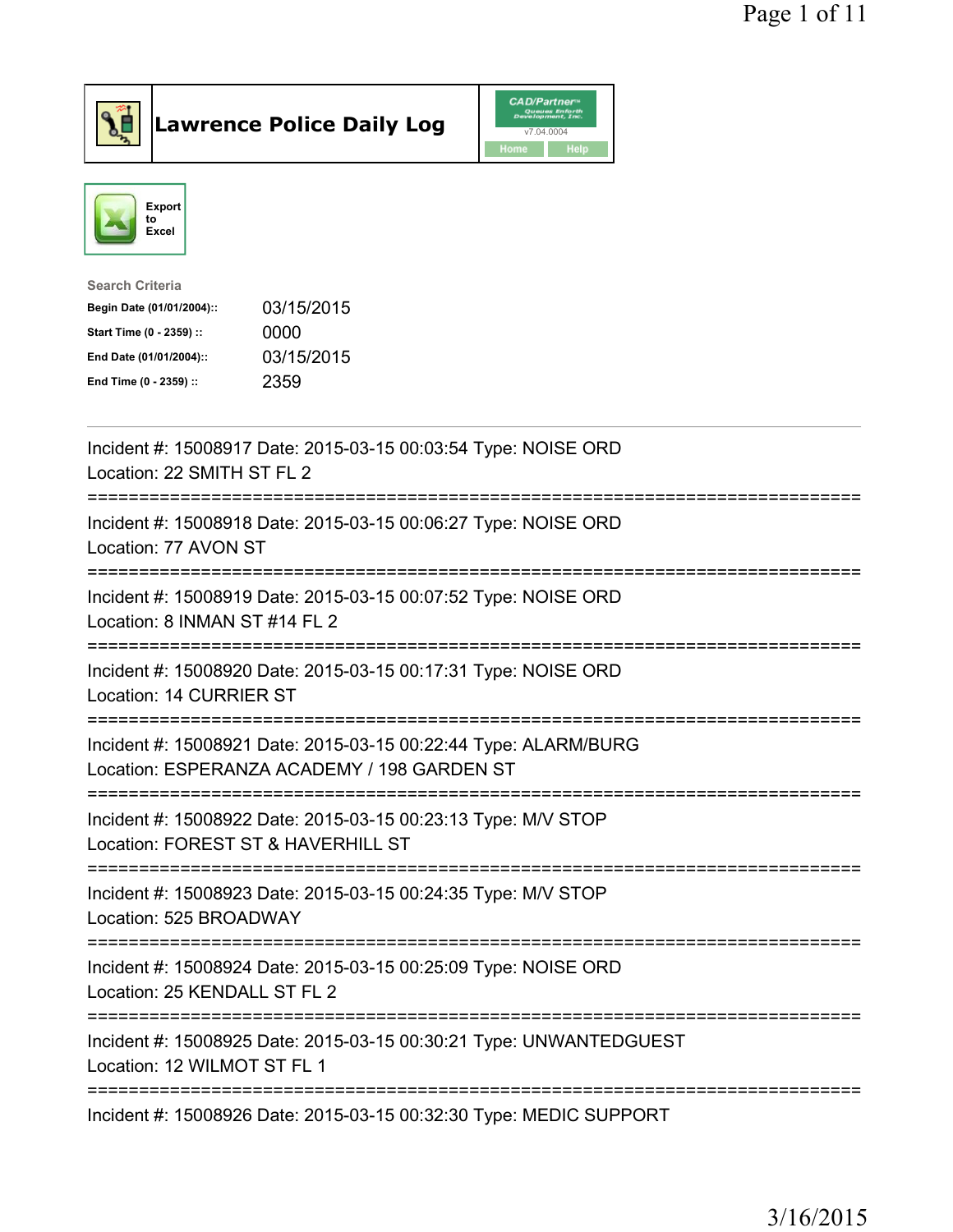=========================================================================== Incident #: 15008927 Date: 2015-03-15 00:33:16 Type: FIGHT Location: RIO BAR AND GRILL / 9 APPLETON ST =========================================================================== Incident #: 15008928 Date: 2015-03-15 00:41:41 Type: TOW OF M/V Location: 125 AMESBURY ST =========================================================================== Incident #: 15008929 Date: 2015-03-15 00:43:12 Type: UNWANTEDGUEST Location: 68 SHATTUCK ST FL 1 =========================================================================== Incident #: 15008930 Date: 2015-03-15 01:03:32 Type: DISTURBANCE Location: 66 SHATTUCK ST FL 2 =========================================================================== Incident #: 15008931 Date: 2015-03-15 01:07:19 Type: AUTO ACC/UNK PI Location: HAVERHILL ST & LAWRENCE ST =========================================================================== Incident #: 15008933 Date: 2015-03-15 01:12:47 Type: UNKNOWN PROB Location: ESSEX ST & NEWBURY ST =========================================================================== Incident #: 15008932 Date: 2015-03-15 01:14:28 Type: ALARMS Location: PIMENTO RESIDENCE / 62 HANCOCK ST =========================================================================== Incident #: 15008934 Date: 2015-03-15 01:22:54 Type: NOISE ORD Location: 126 HANCOCK ST FL 1 =========================================================================== Incident #: 15008935 Date: 2015-03-15 01:26:40 Type: TOW OF M/V Location: TRESPASS TOW NH 3622754 / 266 BROADWAY =========================================================================== Incident #: 15008936 Date: 2015-03-15 01:33:08 Type: DISTURBANCE Location: 13 SAXONIA AV =========================================================================== Incident #: 15008937 Date: 2015-03-15 01:43:08 Type: M/V STOP Location: ANDOVER ST & S BROADWAY =========================================================================== Incident #: 15008938 Date: 2015-03-15 01:50:45 Type: NOISE ORD Location: 153 BUTLER ST =========================================================================== Incident #: 15008940 Date: 2015-03-15 01:52:00 Type: M/V STOP Location: 209 S BROADWAY =========================================================================== Incident #: 15008939 Date: 2015-03-15 01:52:22 Type: HIT & RUN PED Location: 362 WATER ST

Location: 17 RIDGE RD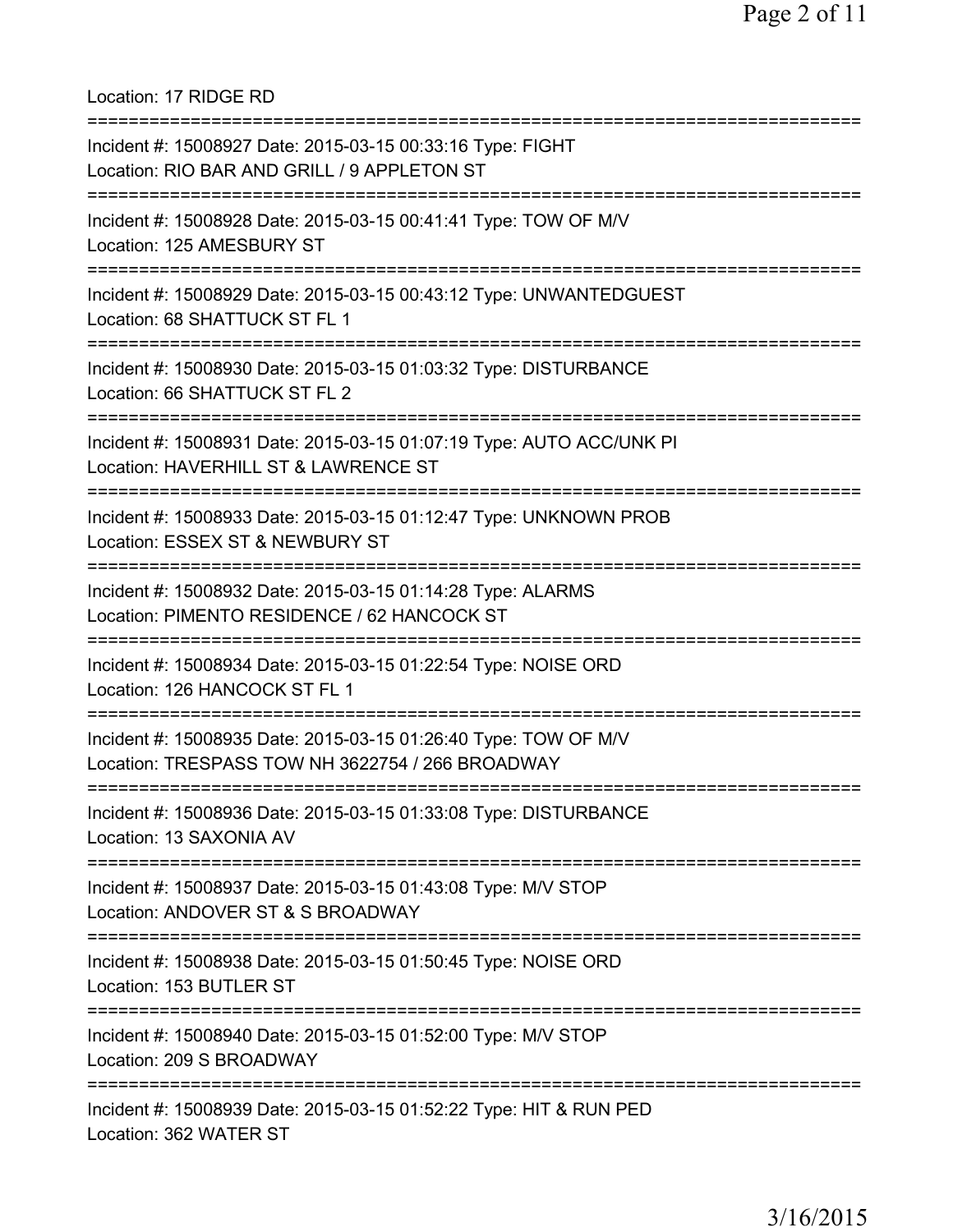| Incident #: 15008941 Date: 2015-03-15 02:06:19 Type: UNWANTEDGUEST<br>Location: 75 BROOKFIELD ST FL 2                         |
|-------------------------------------------------------------------------------------------------------------------------------|
| Incident #: 15008942 Date: 2015-03-15 02:12:20 Type: DK (DRUNK)<br>Location: 32 ORCHARD ST                                    |
| Incident #: 15008943 Date: 2015-03-15 02:14:57 Type: ALARMS<br>Location: 198 GARDEN ST                                        |
| Incident #: 15008944 Date: 2015-03-15 02:20:14 Type: M/V STOP<br>Location: HAVERHILL ST & WEST ST<br>======================== |
| Incident #: 15008945 Date: 2015-03-15 02:25:32 Type: DOMESTIC/PROG<br>Location: 33 HAMPTON ST FL 3                            |
| Incident #: 15008946 Date: 2015-03-15 02:30:37 Type: NOISE ORD<br>Location: 6 LAFAYETTE AV                                    |
| Incident #: 15008947 Date: 2015-03-15 02:35:19 Type: NOISE ORD<br>Location: 349 ESSEX ST #303 FL 3                            |
| Incident #: 15008948 Date: 2015-03-15 02:53:38 Type: NOISE ORD<br>Location: 59 MAY ST #2                                      |
| Incident #: 15008949 Date: 2015-03-15 02:58:10 Type: M/V STOP<br>Location: HAWLEY ST & S BROADWAY                             |
| Incident #: 15008950 Date: 2015-03-15 02:59:44 Type: CK WELL BEING<br>Location: 12 METHUEN ST                                 |
| Incident #: 15008951 Date: 2015-03-15 02:59:58 Type: ASSSIT OTHER PD<br>Location: 115 BUNKERHILL ST                           |
| Incident #: 15008952 Date: 2015-03-15 03:14:17 Type: NOISE ORD<br>Location: 544 ANDOVER ST FL 2<br>========================   |
| Incident #: 15008953 Date: 2015-03-15 03:19:47 Type: NOISE ORD<br>Location: 24 MAY ST                                         |
| Incident #: 15008954 Date: 2015-03-15 03:45:39 Type: M/V STOP<br>Location: S BROADWAY & SHATTUCK ST                           |
|                                                                                                                               |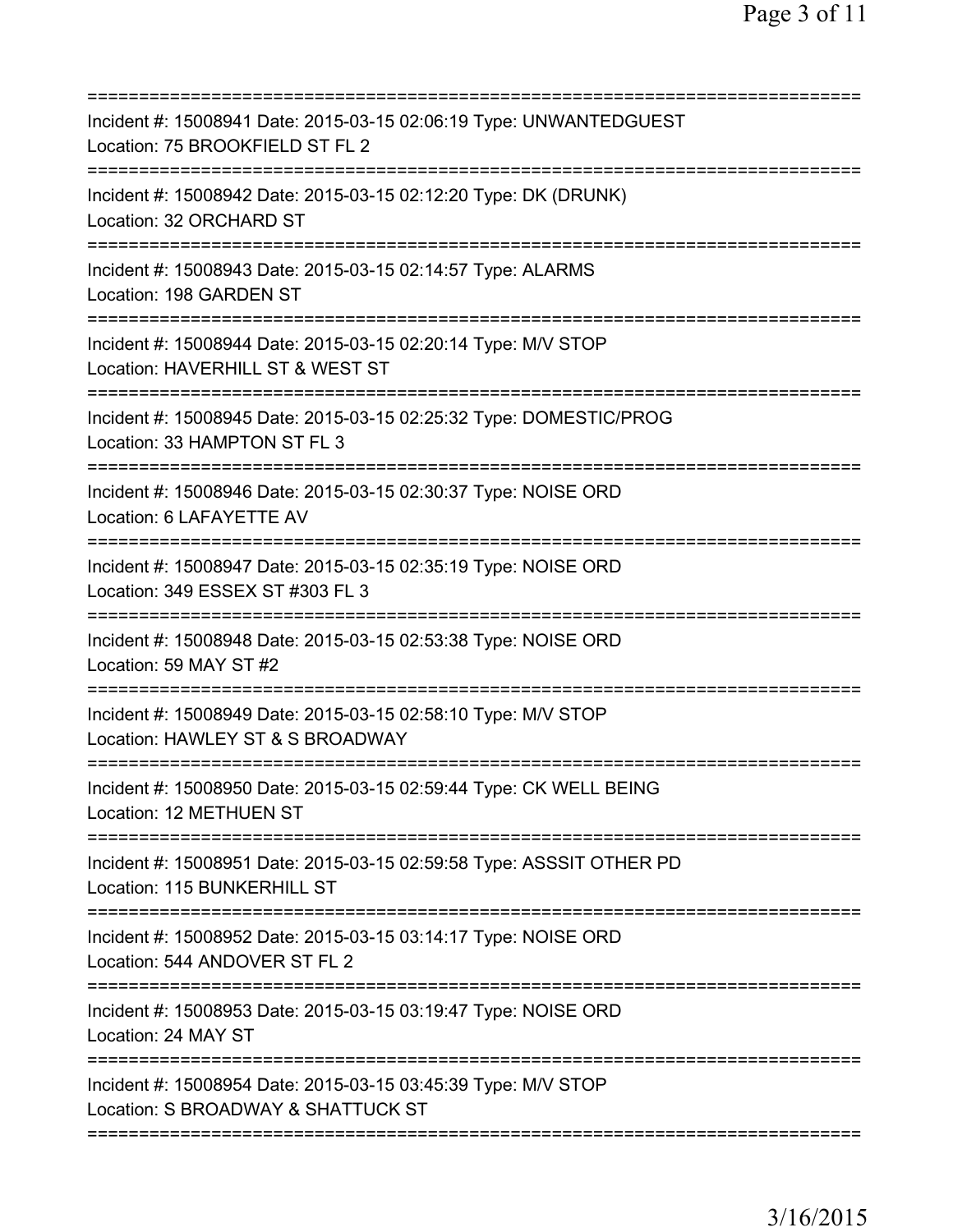| Incident #: 15008955 Date: 2015-03-15 03:52:54 Type: FIGHT<br>Location: 29 TENNEY ST                                       |
|----------------------------------------------------------------------------------------------------------------------------|
| Incident #: 15008957 Date: 2015-03-15 03:53:20 Type: B&E/MV/PAST<br>Location: 123 ALLSTON ST                               |
| Incident #: 15008956 Date: 2015-03-15 03:53:43 Type: NOISE ORD<br>Location: 3 NEWTON ST FL 2                               |
| Incident #: 15008958 Date: 2015-03-15 03:58:06 Type: DISORDERLY<br>Location: 6 LAFAYETTE AV                                |
| Incident #: 15008959 Date: 2015-03-15 04:19:29 Type: NOISE ORD<br>Location: 59 MAY ST #2                                   |
| Incident #: 15008960 Date: 2015-03-15 04:22:01 Type: GANG<br><b>Location: TENNEY ST</b>                                    |
| Incident #: 15008961 Date: 2015-03-15 04:47:53 Type: ALARMS<br>Location: EL MERCADITO GROCERY / 49 WALNUT ST               |
| Incident #: 15008962 Date: 2015-03-15 05:00:10 Type: NOTIFICATION<br>Location: 11 BRADFORD ST FL 1                         |
| Incident #: 15008963 Date: 2015-03-15 05:54:01 Type: DISTURBANCE<br>Location: 64 NEWBURY ST FL 1                           |
| Incident #: 15008964 Date: 2015-03-15 08:20:27 Type: ANIMAL COMPL<br>Location: 33 STATE ST                                 |
| Incident #: 15008965 Date: 2015-03-15 08:23:11 Type: DK (DRUNK)<br>Location: HAVERHILL ST & JACKSON ST                     |
| --------------------------<br>Incident #: 15008966 Date: 2015-03-15 09:05:36 Type: STOL/MV/PAS<br>Location: 134 NEWBURY ST |
| Incident #: 15008967 Date: 2015-03-15 09:22:40 Type: DOMESTIC/PAST<br>Location: 279 PARK ST                                |
| Incident #: 15008968 Date: 2015-03-15 09:45:03 Type: HIT & RUN M/V<br>Location: 216 ANDOVER ST                             |
| Incident #: 15008969 Date: 2015-03-15 09:51:59 Type: AUTO ACC/PI                                                           |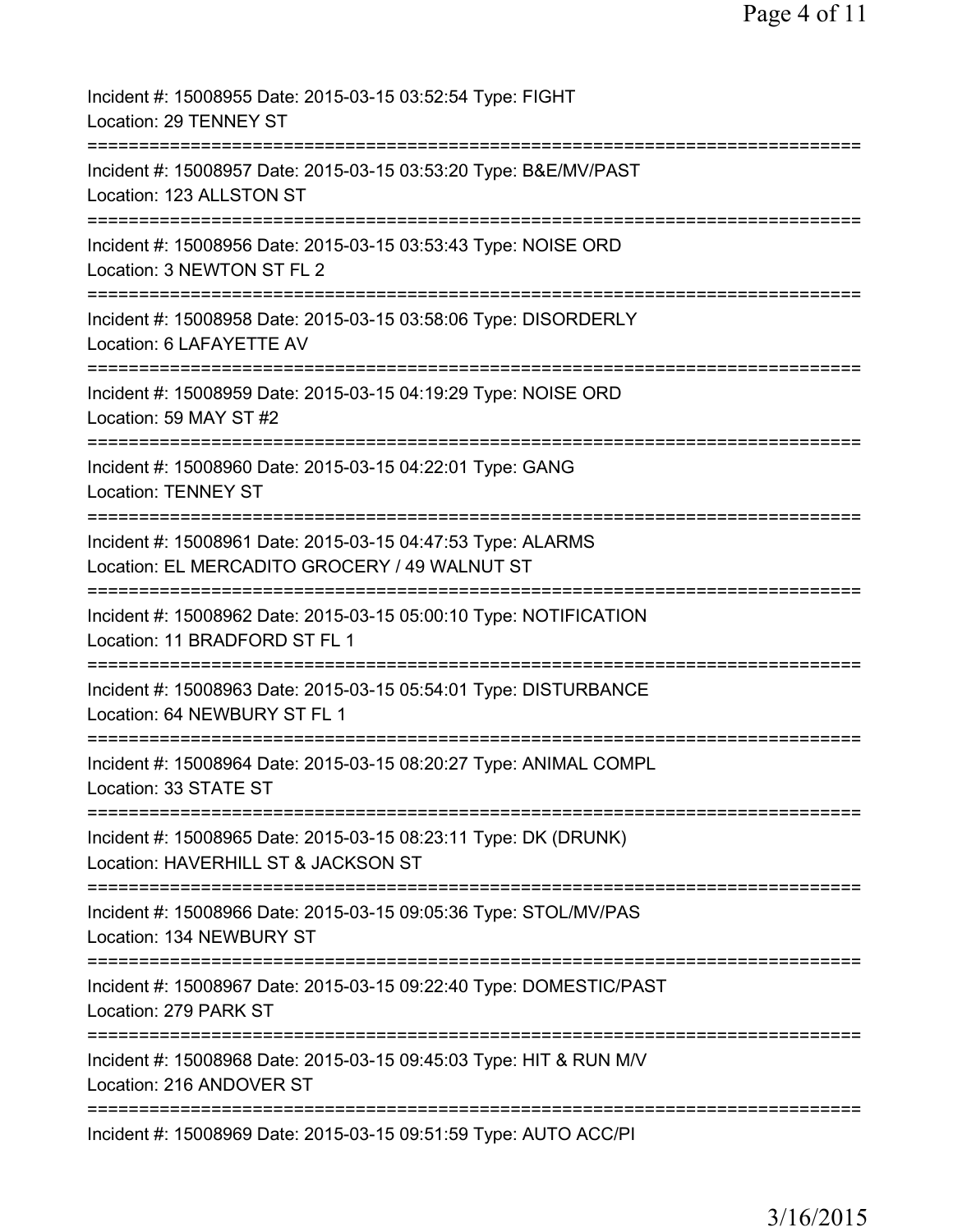| Location: HIGHWAY 496 S. BOUND<br>============================                                                                                                    |
|-------------------------------------------------------------------------------------------------------------------------------------------------------------------|
| Incident #: 15008970 Date: 2015-03-15 09:55:04 Type: AUTO ACC/PI<br>Location: HIGHWAY 495<br>====================================                                 |
| Incident #: 15008971 Date: 2015-03-15 10:15:04 Type: RECOV/STOL/MV<br><b>Location: 2 CURRIER ST</b>                                                               |
| Incident #: 15008972 Date: 2015-03-15 10:32:09 Type: LARCENY/PAST<br>Location: 163 LAWRENCE ST                                                                    |
| Incident #: 15008973 Date: 2015-03-15 10:58:10 Type: DOMESTIC/PAST<br><b>Location: DURHAM ST</b>                                                                  |
| :====================================<br>Incident #: 15008974 Date: 2015-03-15 11:13:08 Type: LIC PLATE STO<br>Location: 78 TRENTON ST                            |
| Incident #: 15008975 Date: 2015-03-15 11:19:16 Type: ALARM/BURG<br>Location: 21 SUMMIT AV                                                                         |
| Incident #: 15008976 Date: 2015-03-15 11:20:59 Type: MEDIC SUPPORT<br>Location: 18 FRANKLIN ST #204                                                               |
| Incident #: 15008977 Date: 2015-03-15 11:38:00 Type: WARRANT SERVE<br>Location: 481 S BROADWAY #13                                                                |
| Incident #: 15008978 Date: 2015-03-15 11:51:00 Type: DOMESTIC/PROG<br>Location: 202 PHILLIPS ST #2<br>======================================<br>================= |
| Incident #: 15008979 Date: 2015-03-15 11:56:17 Type: WARRANT SERVE<br>Location: 107 ANDOVER ST                                                                    |
| Incident #: 15008980 Date: 2015-03-15 12:06:50 Type: ALARM/BURG<br>Location: 65 MERRIMACK ST                                                                      |
| Incident #: 15008981 Date: 2015-03-15 12:24:00 Type: ALARMS<br>Location: 22 WOODLAND ST                                                                           |
| Incident #: 15008982 Date: 2015-03-15 12:30:05 Type: M/V STOP<br>Location: GRAFTON ST & WINTHROP AV                                                               |
| Incident #: 15008983 Date: 2015-03-15 12:36:51 Type: M/V STOP<br>Location: COMMON ST & NEWBURY ST                                                                 |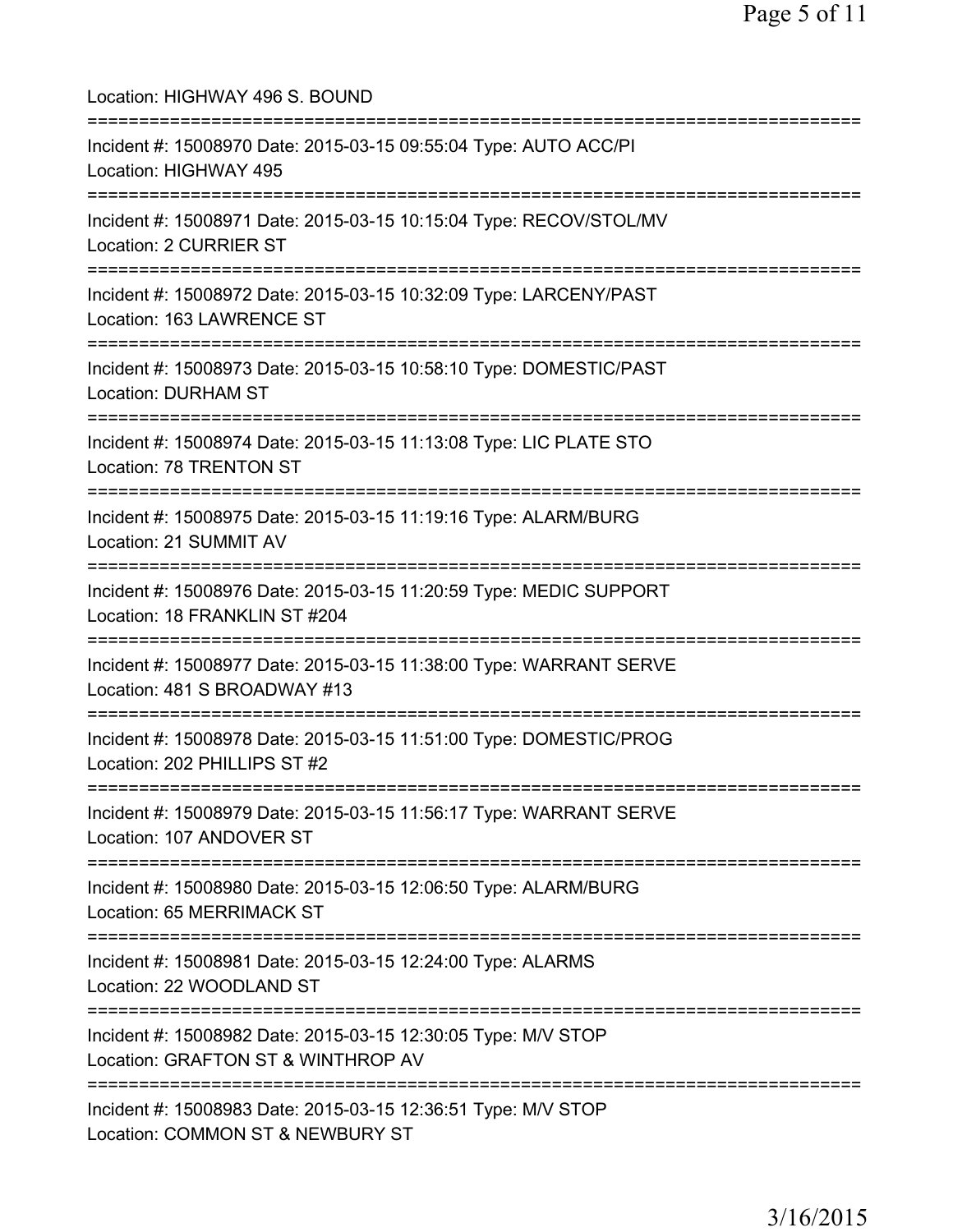| ========================                                                                                   |
|------------------------------------------------------------------------------------------------------------|
| Incident #: 15008984 Date: 2015-03-15 12:39:41 Type: MEDIC SUPPORT<br>Location: 275 ANDOVER ST             |
| Incident #: 15008985 Date: 2015-03-15 12:40:55 Type: M/V STOP<br>Location: BAILEY ST & PHILLIPS ST         |
| Incident #: 15008986 Date: 2015-03-15 12:45:21 Type: STOL/MV/PAS<br>Location: 209 CRAWFORD ST              |
| Incident #: 15008987 Date: 2015-03-15 12:49:32 Type: AUTO ACC/PI<br>Location: HAVERHILL ST & WEST ST       |
| Incident #: 15008988 Date: 2015-03-15 12:56:25 Type: UNWANTEDGUEST<br><b>Location: MANCHESTER ST</b>       |
| Incident #: 15008989 Date: 2015-03-15 13:10:05 Type: WARRANT SERVE<br>Location: 46 AMESBURY ST #APT5A      |
| Incident #: 15008990 Date: 2015-03-15 13:12:29 Type: ABAND MV<br>Location: 450 HAVERHILL ST                |
| Incident #: 15008991 Date: 2015-03-15 13:16:54 Type: B&E/PROG<br>Location: 323 HOWARD ST                   |
| Incident #: 15008992 Date: 2015-03-15 13:24:55 Type: RECOV/STOL/MV<br>Location: BAILEY ST & PHILLIPS ST    |
| Incident #: 15008993 Date: 2015-03-15 13:32:17 Type: MEDIC SUPPORT<br>Location: FRANKLIN ST & HAVERHILL ST |
| Incident #: 15008994 Date: 2015-03-15 13:39:10 Type: HIT & RUN M/V<br>Location: JACKSON ST & METHUEN ST    |
| Incident #: 15008995 Date: 2015-03-15 13:57:55 Type: M/V STOP<br>Location: ANDOVER ST & S UNION ST         |
| Incident #: 15008996 Date: 2015-03-15 14:04:12 Type: MEDIC SUPPORT<br>Location: 9 SUMMER ST #SG 05         |
| Incident #: 15008997 Date: 2015-03-15 14:06:15 Type: MEDIC SUPPORT<br>Location: 9 SUMMER ST #G05           |
|                                                                                                            |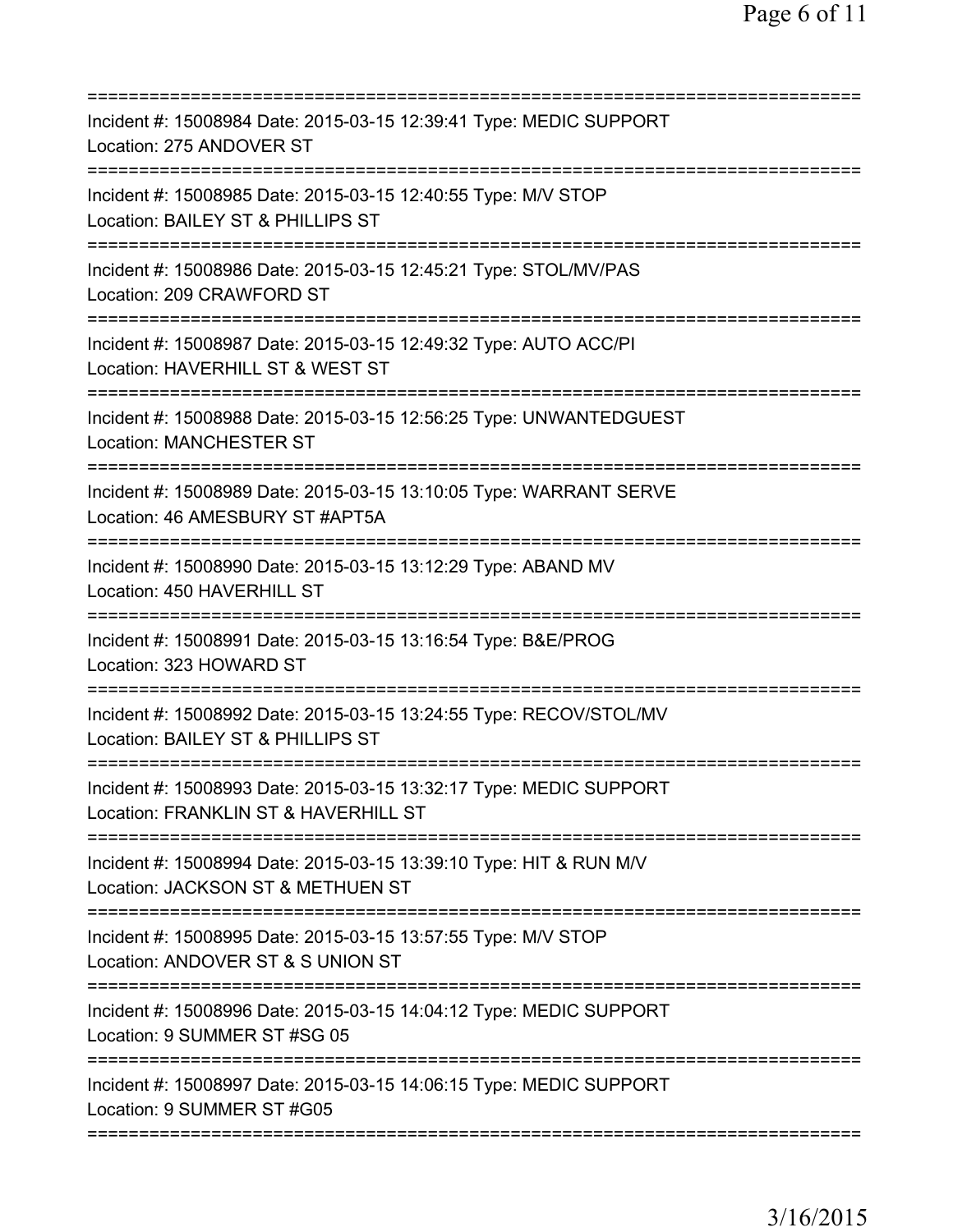| Incident #: 15008998 Date: 2015-03-15 14:22:46 Type: DISTURBANCE<br>Location: 378 S. BROADWAY ST                        |
|-------------------------------------------------------------------------------------------------------------------------|
| Incident #: 15008999 Date: 2015-03-15 14:27:42 Type: ALARMS<br>Location: 1 PARKER ST                                    |
| Incident #: 15009000 Date: 2015-03-15 14:31:17 Type: DRUG VIO<br>Location: BURGER KING / 187 BROADWAY                   |
| Incident #: 15009001 Date: 2015-03-15 14:31:38 Type: A&B D/W PAST<br>Location: LAWRENCE GENERAL HOSPITAL / 1 GENERAL ST |
| Incident #: 15009002 Date: 2015-03-15 14:51:51 Type: UNKNOWN PROB<br>Location: 15 B NORRIS ST                           |
| Incident #: 15009003 Date: 2015-03-15 14:56:45 Type: CK WELL BEING<br>Location: 16 CORNISH ST                           |
| Incident #: 15009004 Date: 2015-03-15 15:02:38 Type: DOMESTIC/PROG<br>Location: 550 BROADWAY #402<br>=========          |
| Incident #: 15009006 Date: 2015-03-15 15:06:18 Type: WIRE DOWN<br>Location: FERRY ST & PROSPECT ST                      |
| Incident #: 15009005 Date: 2015-03-15 15:09:12 Type: DISTURBANCE<br>Location: AMES ST & HAVERHILL ST                    |
| :=========<br>Incident #: 15009007 Date: 2015-03-15 15:22:20 Type: ALARM/BURG<br>Location: 100 AMESBURY ST              |
| Incident #: 15009008 Date: 2015-03-15 15:23:31 Type: LARCENY/MV/ATTE<br>Location: 123 ALLSTON ST                        |
| Incident #: 15009009 Date: 2015-03-15 15:36:33 Type: MAL DAMAGE<br>Location: 324 BROADWAY                               |
| Incident #: 15009010 Date: 2015-03-15 15:49:52 Type: ALARM/BURG<br>Location: 165 CRAWFORD ST                            |
| Incident #: 15009011 Date: 2015-03-15 15:51:54 Type: M/V STOP<br>Location: BICKNELL TER & RESERVOIR DR                  |
| ==========================<br>Incident #: 15009012 Date: 2015-03-15 16:00:32 Type: ANIMAL COMPL                         |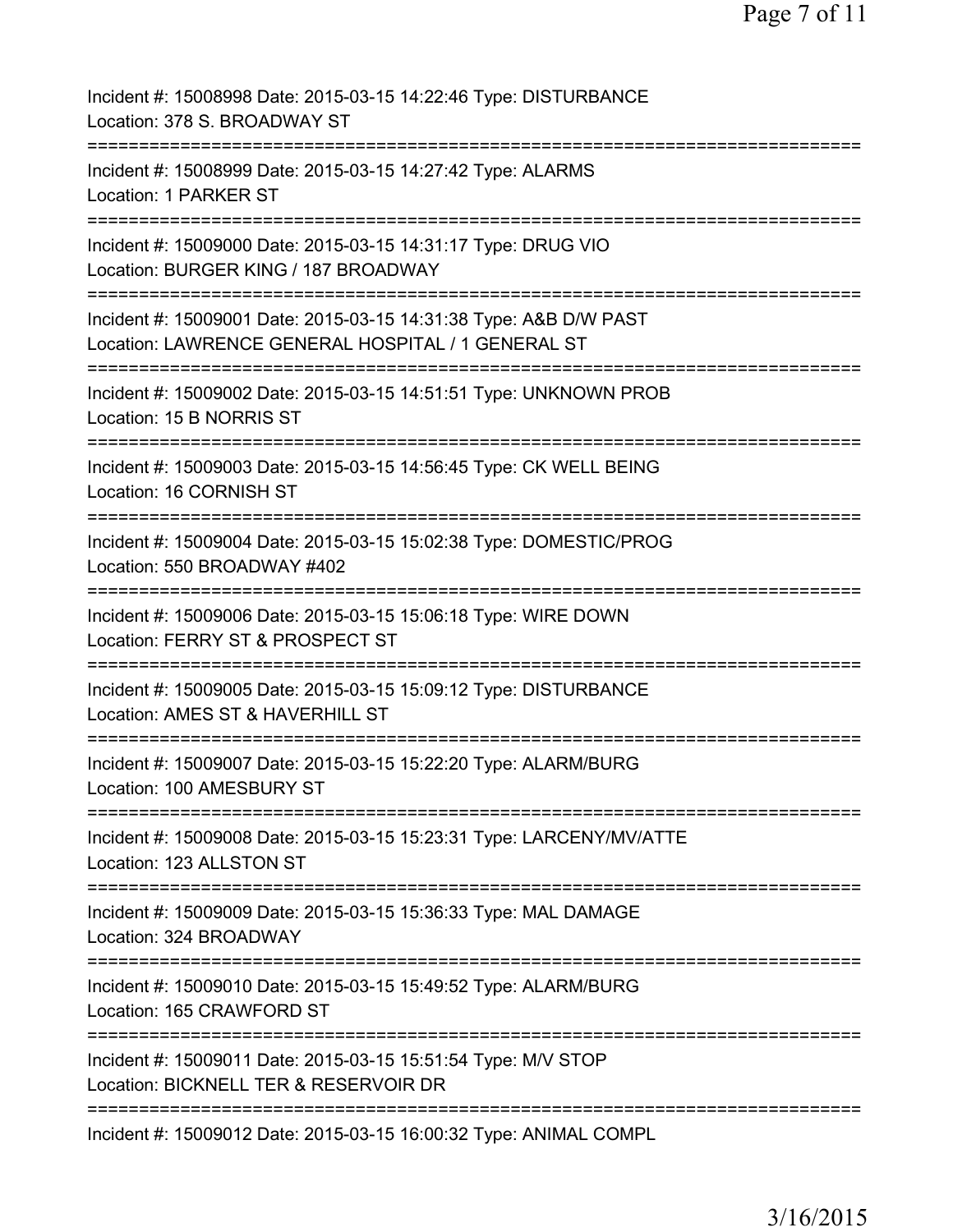| Location: 306 HOWARD ST                                                                                                                |
|----------------------------------------------------------------------------------------------------------------------------------------|
| Incident #: 15009013 Date: 2015-03-15 16:20:31 Type: ALARM/BURG<br>Location: 1 PARKER ST                                               |
| Incident #: 15009014 Date: 2015-03-15 16:29:07 Type: AUTO ACC/NO PI<br>Location: 159 PROSPECT ST                                       |
| Incident #: 15009015 Date: 2015-03-15 16:30:40 Type: KEEP PEACE<br>Location: 259 FARNHAM ST                                            |
| Incident #: 15009016 Date: 2015-03-15 16:37:01 Type: DOMESTIC/PAST<br>Location: 19 SAVOIE AV                                           |
| Incident #: 15009017 Date: 2015-03-15 16:45:23 Type: AUTO ACC/NO PI<br>Location: BOSTON MARKET / 435 WINTHROP AV                       |
| Incident #: 15009018 Date: 2015-03-15 16:49:06 Type: DISTURBANCE<br>Location: 75 BROOKFIELD ST                                         |
| Incident #: 15009019 Date: 2015-03-15 17:07:51 Type: SUICIDE ATTEMPT<br>Location: 147 HAVERHILL ST<br>-------------------------------- |
| Incident #: 15009020 Date: 2015-03-15 17:21:00 Type: DISTURBANCE<br>Location: HESS / 500 S UNION ST                                    |
| Incident #: 15009021 Date: 2015-03-15 17:26:07 Type: STOL/MV/PAS<br>Location: 33 WOODLAND ST                                           |
| Incident #: 15009022 Date: 2015-03-15 17:29:46 Type: AUTO ACC/UNK PI<br>Location: 53 EVERETT ST                                        |
| Incident #: 15009023 Date: 2015-03-15 17:30:59 Type: M/V STOP<br>Location: 101 AMESBURY ST                                             |
| Incident #: 15009024 Date: 2015-03-15 17:31:51 Type: AUTO ACC/UNK PI<br>Location: MASON ST & WATER ST                                  |
| Incident #: 15009025 Date: 2015-03-15 17:42:50 Type: GEN OFFENCES<br>Location: 11 LAWRENCE ST                                          |
| Incident #: 15009026 Date: 2015-03-15 17:51:14 Type: DISORDERLY<br>Location: 141 AMESBURY ST FL 6                                      |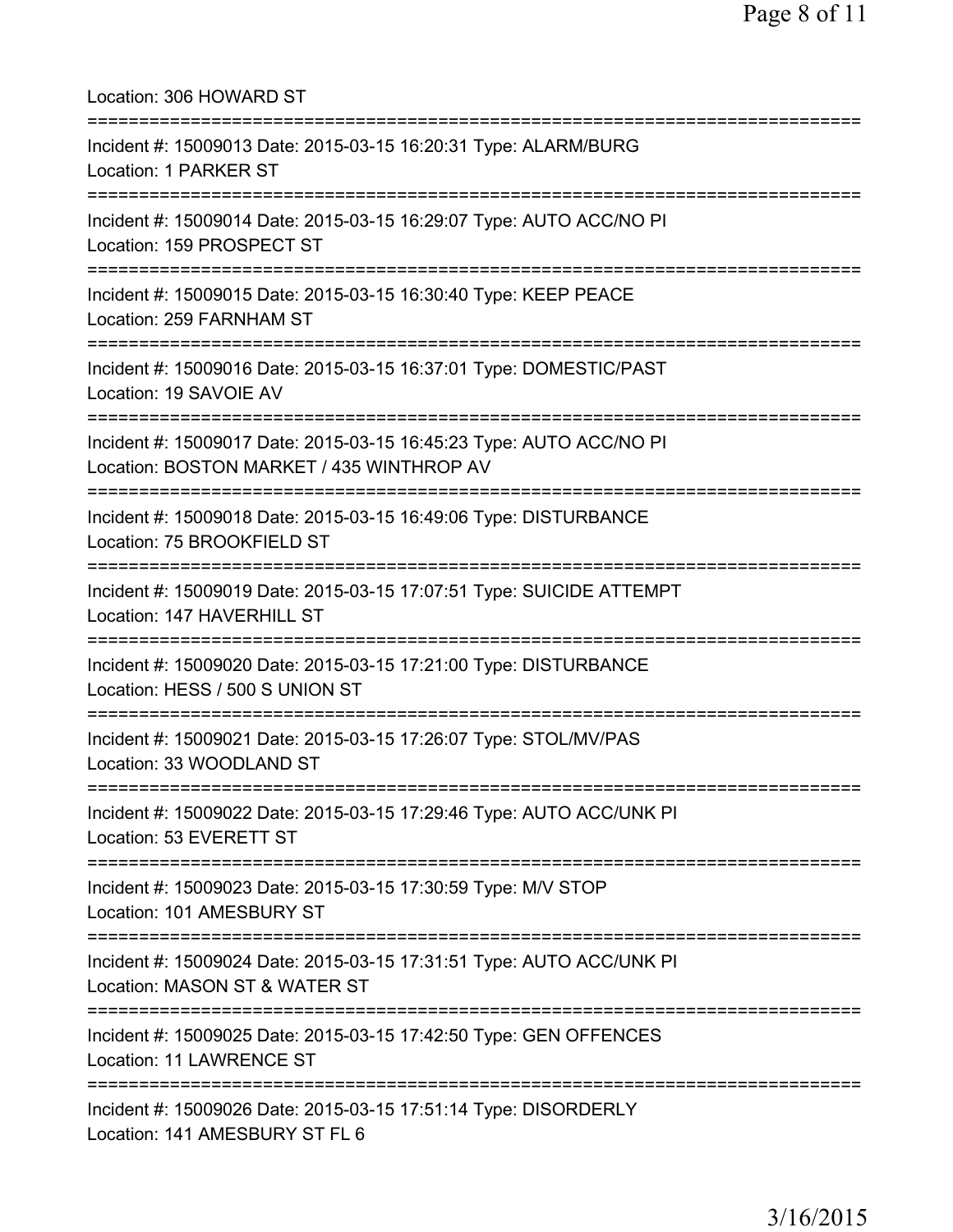| Incident #: 15009027 Date: 2015-03-15 18:14:47 Type: ALARM/BURG<br>Location: 98 BROADWAY                                      |
|-------------------------------------------------------------------------------------------------------------------------------|
| Incident #: 15009028 Date: 2015-03-15 18:23:06 Type: AUTO ACC/PI<br>Location: 124 CROSS ST                                    |
| Incident #: 15009029 Date: 2015-03-15 18:25:39 Type: NOISE ORD<br>Location: 129 WATER ST FL 1                                 |
| Incident #: 15009030 Date: 2015-03-15 18:27:19 Type: AUTO ACC/UNK PI<br>Location: E HAVERHILL ST & FERRY ST                   |
| Incident #: 15009031 Date: 2015-03-15 18:38:59 Type: SHOPLIFTING<br>Location: 266 BROADWAY                                    |
| Incident #: 15009033 Date: 2015-03-15 18:39:27 Type: DOMESTIC/PAST<br>Location: 12 TYLER ST FL 3                              |
| Incident #: 15009034 Date: 2015-03-15 18:40:39 Type: DOMESTIC/PROG<br>Location: 13 HOLT ST                                    |
| Incident #: 15009032 Date: 2015-03-15 18:42:19 Type: DISTURBANCE<br>Location: 209 PROSPECT ST                                 |
| Incident #: 15009037 Date: 2015-03-15 18:45:49 Type: LARCENY/PAST<br>Location: 99 UNION ST                                    |
| =================<br>Incident #: 15009035 Date: 2015-03-15 18:45:52 Type: UNWANTEDGUEST<br>Location: S UNION ST & WINTHROP AV |
| Incident #: 15009036 Date: 2015-03-15 18:48:34 Type: AUTO ACC/NO PI<br>Location: 16 BEACON ST                                 |
| Incident #: 15009038 Date: 2015-03-15 18:50:36 Type: A&B D/W/ PROG<br>Location: 235 HAVERHILL ST #1                           |
| Incident #: 15009039 Date: 2015-03-15 19:00:20 Type: GENERAL SERV<br>Location: FINA HOUSE / 203 HAVERHILL ST                  |
| Incident #: 15009040 Date: 2015-03-15 19:18:12 Type: A&B D/W PAST<br>Location: 54 ESSEX ST #8 FL 3                            |
|                                                                                                                               |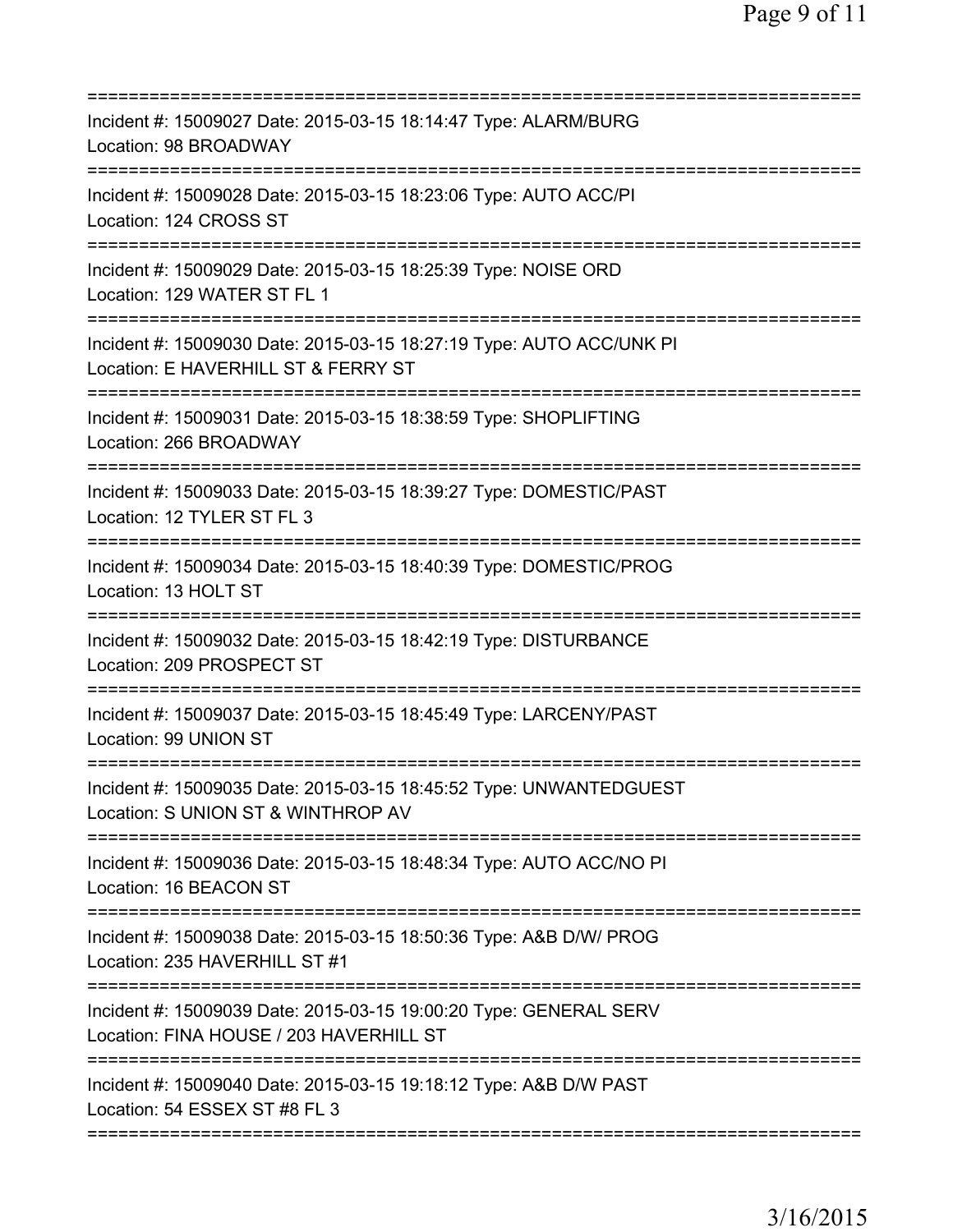| Incident #: 15009041 Date: 2015-03-15 19:20:52 Type: DOMESTIC/PROG<br>Location: 76 NEWBURY ST FL 3                        |
|---------------------------------------------------------------------------------------------------------------------------|
| Incident #: 15009042 Date: 2015-03-15 19:27:40 Type: HIT & RUN M/V<br>Location: 16 BEACON ST                              |
| Incident #: 15009043 Date: 2015-03-15 19:33:11 Type: DOMESTIC/PROG<br>Location: 45 SPRINGFIELD ST FL 2                    |
| Incident #: 15009044 Date: 2015-03-15 19:37:07 Type: B&E/MV/PAST<br>Location: DEMOULAS MARKET / 700 ESSEX ST              |
| =========================<br>Incident #: 15009045 Date: 2015-03-15 19:45:07 Type: E911 HANGUP<br>Location: 266 JACKSON ST |
| Incident #: 15009046 Date: 2015-03-15 19:58:12 Type: DOMESTIC/PAST<br>Location: 8 DIAMOND ST #22 FL 3                     |
| Incident #: 15009048 Date: 2015-03-15 20:05:59 Type: MAN DOWN<br>Location: 599 CANAL ST                                   |
| Incident #: 15009047 Date: 2015-03-15 20:06:26 Type: DISTURBANCE<br>Location: 184 PARK ST                                 |
| Incident #: 15009049 Date: 2015-03-15 20:08:19 Type: TOW OF M/V<br>Location: 8 GRACE TER                                  |
| Incident #: 15009050 Date: 2015-03-15 20:27:01 Type: UNWANTEDGUEST<br>Location: 142 OXFORD ST                             |
| Incident #: 15009051 Date: 2015-03-15 21:02:06 Type: SUICIDE ATTEMPT<br>Location: BENNINGTON ST & ERVING AV               |
| Incident #: 15009052 Date: 2015-03-15 21:10:05 Type: GENERAL SERV<br>Location: 174 PARK ST                                |
| Incident #: 15009053 Date: 2015-03-15 21:28:35 Type: KEEP PEACE<br>Location: 59 TRENTON ST                                |
| Incident #: 15009054 Date: 2015-03-15 21:32:52 Type: ALARM/HOLD<br>Location: 32 RIDGE RD                                  |
| Incident #: 15009055 Date: 2015-03-15 21:37:32 Type: LARCENY/PAST                                                         |